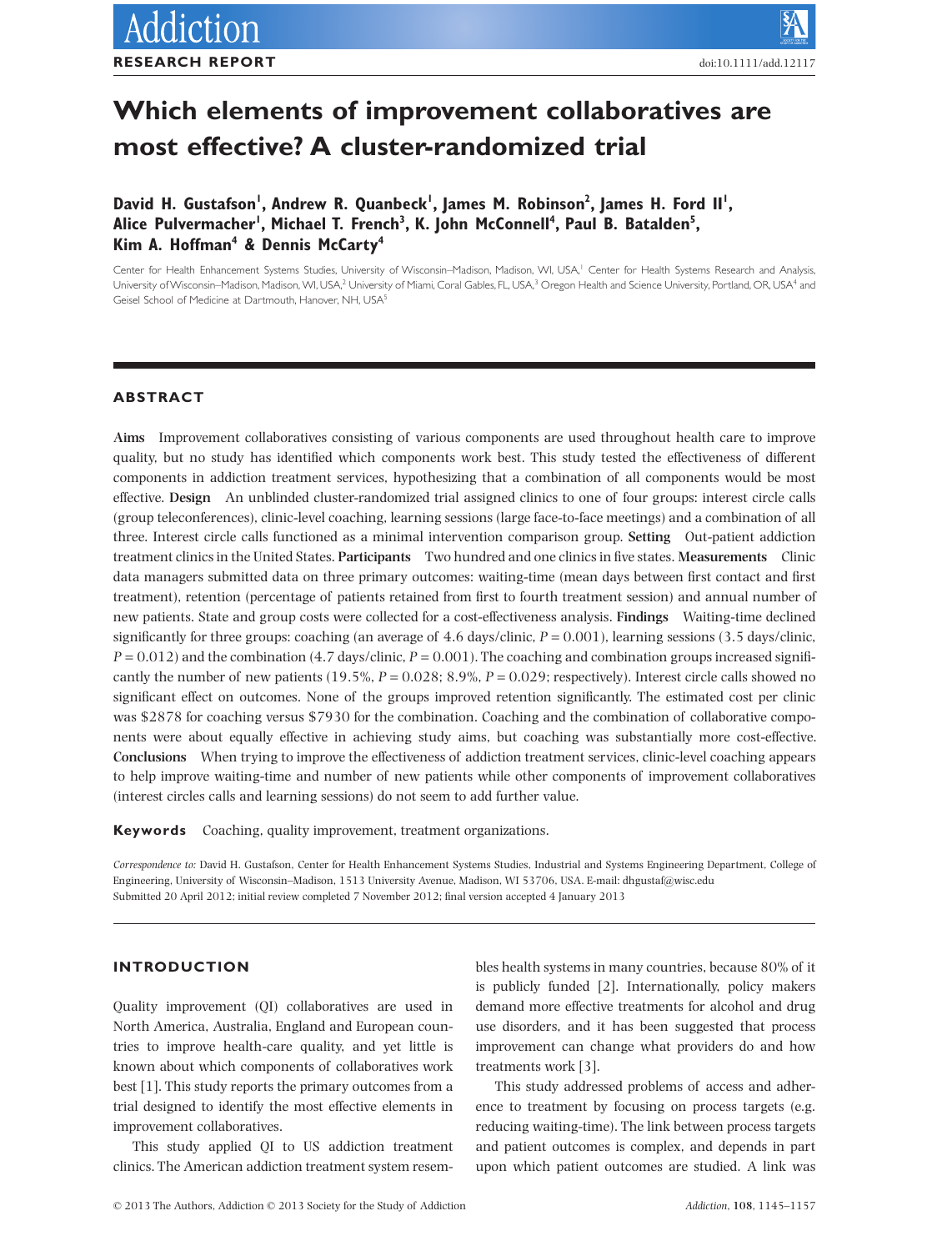found between process goals and increased patient show rate [4], reduced medical expenses [5] and reduced arrests and incarcerations [6]. Harris*et al*. did not find an association between increased continuity of care and reduced problematic substance use [7]; they found a statistically significant but clinically modest association between improved engagement and problematic substance use [8]. In a review of the literature, Humphreys & McLellan found that although process improvements can change how treatment programs work, the link to better patient outcomes is weak, in part because outcomes are so heavily influenced by events in and the environment of patients' lives [3].

The primary unit of analysis is the clinic (not the patient), because clinic leaders set organizational policies and processes that affect patient care. The study's main goal was identifying which components of improvement collaboratives are most effective in helping clinics reduce waiting-time to enter treatment, enhance treatment retention and increase the number of new patients.

## **METHODS**

## **Study design and participants**

NIATx 200 (Network for the Improvement of Addiction Treatment) was a cluster-randomized trial conducted according to the CONSORT (Consolidated Standards of Reporting Trials) criteria in 201 addiction treatment clinics in five US states. NIATx, a research center at the University of Wisconsin–Madison, promotes process improvements in addiction treatment. Details of the methods have been published previously [9]. Eligible clinics were publicly funded out-patient and intensive out-patient clinics with at least 60 patients annually and no previous NIATx experience. All patients seen within an enrolled clinic were included in the analysis.

# **Randomization**

Clinics were randomized into one of four groups that used different components of improvement collaboratives [1,10,11]: (i) interest circle calls, (ii) coaching, (iii) learning sessions and (iv) the combination of all three components. Clinics, randomized within states, were stratified by size (measured in number of patients per year) and management score [12]. University of Wisconsin researchers enrolled clinics, generated the allocation sequence and assigned clinics to groups using a computerized random number generator. Clinic staff and researchers were unblinded.

## **Intervention**

The 18-month intervention, delivered at the clinic level, was divided into three 6-month periods, each with one aim and a set of web-based materials about NIATx 200 recommended practices, instructions on implementing changes, QI tools, measures and case studies (Fig. 1) [13,14]. The goal was providing the same content to all participants, varied by the support provided. The components tested in this study come from Institute for Healthcare Improvement [10] and NIATx [14] models.

## *Interest circle calls*

Interest circle calls were monthly teleconferences in which staff from different clinics learned from experts and discussed progress with one another. The calls were led by QI experts trained in the NIATx model [14]. Interest circle calls provide a simple and inexpensive way for clinics to collaborate, but quality may vary by facilitator. In addition, the calls may conflict with some participants' schedules, limiting participation. This was the lowest-cost, lowest-intensity study condition, and it functioned as a minimal intervention comparison group.

## *Coaching*

Coaching assigned one of the QI experts to help clinic leaders and change teams to make improvements. Coaching involved one initial site visit, monthly telephone conferences and e-mail correspondence. During the site visit, the coach met with clinic leaders and change team members to plan the clinic's first change project. Using follow-up calls and e-mail, the coach reviewed the assigned project aim with clinic leaders and suggested practices and QI tools from the website. Coaches encouraged clinics to work on the assigned aim for each 6-month period and wrote reports summarizing each clinic contact. Coaches tailor process improvement advice to leaders and change teams. The match between coach and organization may or may not be good, and the quality of coaching can vary.

### *Learning sessions*

Learning sessions occurred in each state during months 1, 6 and 12 of the 18-month intervention period. The same three coaches led all sessions. Learning sessions convened change teams from different clinics in face-toface conferences to learn from coaches and one another. Participating state agencies hosted learning sessions. The agendas for the learning sessions guided the content delivered in subsequent months in the other three groups. Learning sessions are intended to promote peer learning [10,11]. They can also provide inspiration and social support [15]. Learning sessions are expensive and require that most participants travel.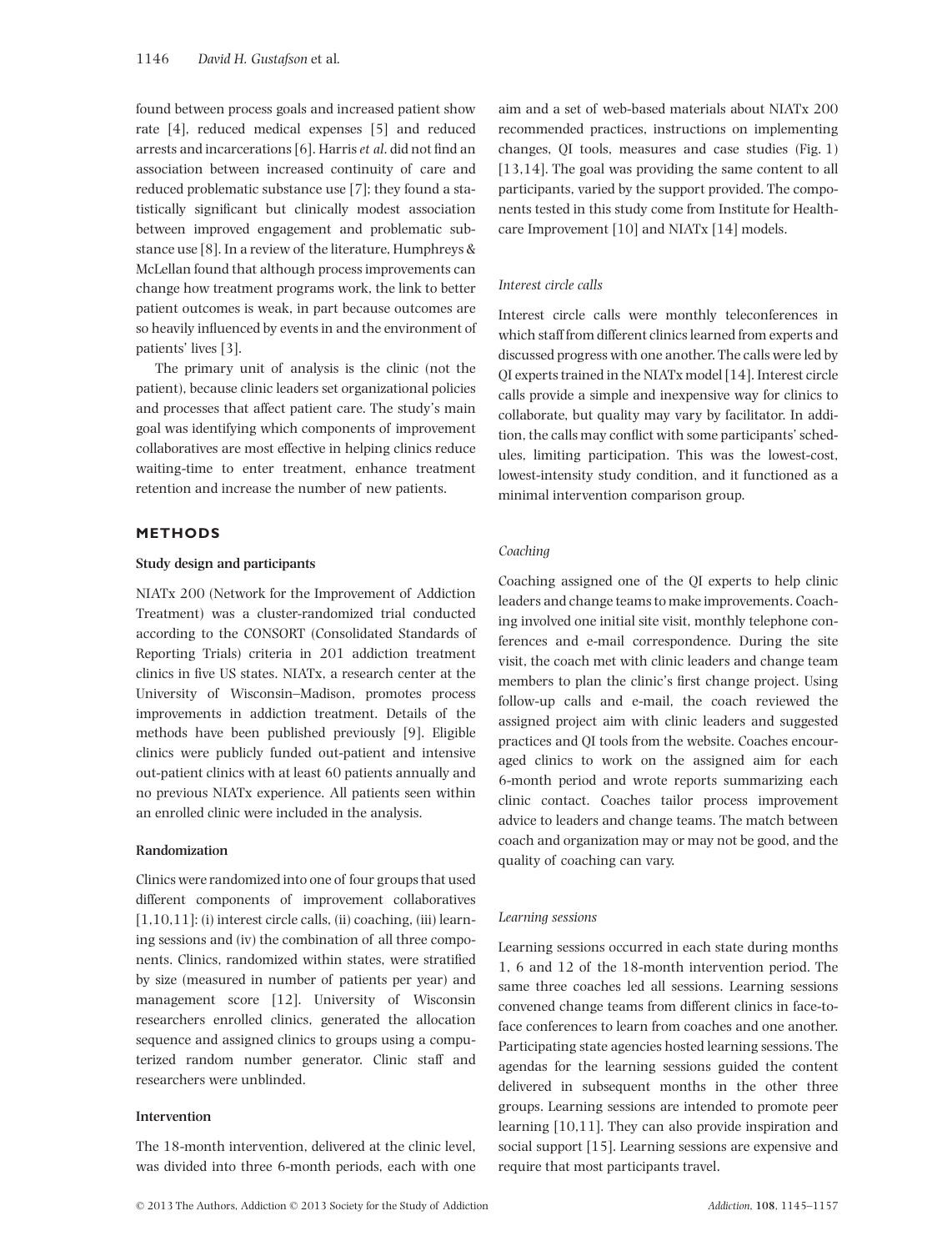## 1a: Study Timeline



A. Launch included recruitment, modification of data systems, and randomization to 4 groups.

C. The sustainability period for each aim lasted up to 9 months.

### 1b: Recommended Practices and Tools

|                        |                                                                                                                                                                                                                                                                                                                                                    | Months                                                                                                                                                                                                                                                                                                                                                                                                                                                        |                                                                                                                                                                                                                                                                                                                                                                                                                 |
|------------------------|----------------------------------------------------------------------------------------------------------------------------------------------------------------------------------------------------------------------------------------------------------------------------------------------------------------------------------------------------|---------------------------------------------------------------------------------------------------------------------------------------------------------------------------------------------------------------------------------------------------------------------------------------------------------------------------------------------------------------------------------------------------------------------------------------------------------------|-----------------------------------------------------------------------------------------------------------------------------------------------------------------------------------------------------------------------------------------------------------------------------------------------------------------------------------------------------------------------------------------------------------------|
|                        | $1 - 6$                                                                                                                                                                                                                                                                                                                                            | $7 - 12$                                                                                                                                                                                                                                                                                                                                                                                                                                                      | $13 - 18$                                                                                                                                                                                                                                                                                                                                                                                                       |
| Aim                    | <b>Reduce waiting time</b>                                                                                                                                                                                                                                                                                                                         | Increase retention                                                                                                                                                                                                                                                                                                                                                                                                                                            | Increase number of new patients                                                                                                                                                                                                                                                                                                                                                                                 |
| Promising<br>practices | Increase availability of time slots:<br>Add groups<br>Add time slots<br>Combine intake appointments<br>Double book time slots<br>Increase the amount of counseling:<br>Ask patients to complete paperwork<br>Assign backup counselors<br>Cross-train counselors<br>Eliminate excessive paperwork<br>Reassign tasks<br>Transition existing patients | Make it easy to enter treatment:<br>Connect with patients during first contact<br>Establish clear 2-way expectations<br>Help eliminate barriers to treatment<br>Include family and friends<br>Offer an inviting physical environment<br>Remind patients about the next appointment<br>Make it difficult to refuse or quit treatment:<br>Collaborate with referral sources<br>Follow up with no shows<br>Identify clients at risk for leaving<br>and intervene | Make admissions easy for patients:<br>Offer a tour guide<br>Overlap levels of care<br><b>Blend levels of care</b><br>Include family and friends in discharge and<br>admission planning<br>Use motivational interviewing<br>Use video conferencing<br>Map out continuing treatment<br>Orient patients to outpatient treatment<br>Offer telephone support<br>Reward attendance at first outpatient<br>appointment |
|                        | Eliminate appointments:<br>Establish walk in hours<br>Provide interim services<br>Make appointments immediately:<br>Make appointments at the front desk<br>Make appointments during the first<br>call for service<br>Open access to all time slots<br>Suspend financial arrangements                                                               | Make it easy to stay in treatment:<br>Assign peer buddies<br><b>Build community among patients</b><br>Have patients help create their treatment<br>plans<br>Have patients select groups<br>Use contingency management                                                                                                                                                                                                                                         | Make referrals easy for referrers:<br>Assign one contact person to each referral<br>source<br>Schedule outpatient appointments before<br>patients leave<br>Guide referrers to make appropriate referrals<br>Tailor brochures for each referral source<br>Hold joint staffing<br>Streamline paperwork<br>Increase referral sources                                                                               |
| Tools                  | Conducting a walk-through<br>Collecting data<br>Using flowcharting<br>Using the change project charter<br>Conducting the nominal group<br>process<br>Using Plan Do-Study-Act cycles                                                                                                                                                                | Producing a business case<br>Interpreting data<br>Using story boards                                                                                                                                                                                                                                                                                                                                                                                          | Using cost-benefit analysis<br>Planning for sustainability                                                                                                                                                                                                                                                                                                                                                      |

Figure 1 Network for the Improvement of Addiction Treatment (NIATx) 200 study design. (a) Study time-line; (b) recommended practices and tools

## *Combination group*

The combination group had the same type and number of interest circle calls, coaching activities and learning sessions as groups 1, 2 and 3.

#### **Implementation**

In the United States, an agency of state government in each of the 50 states coordinates services and manages federal funds for addiction treatment. The research team

B. All 4 groups had the same aim for each 6-month intervention.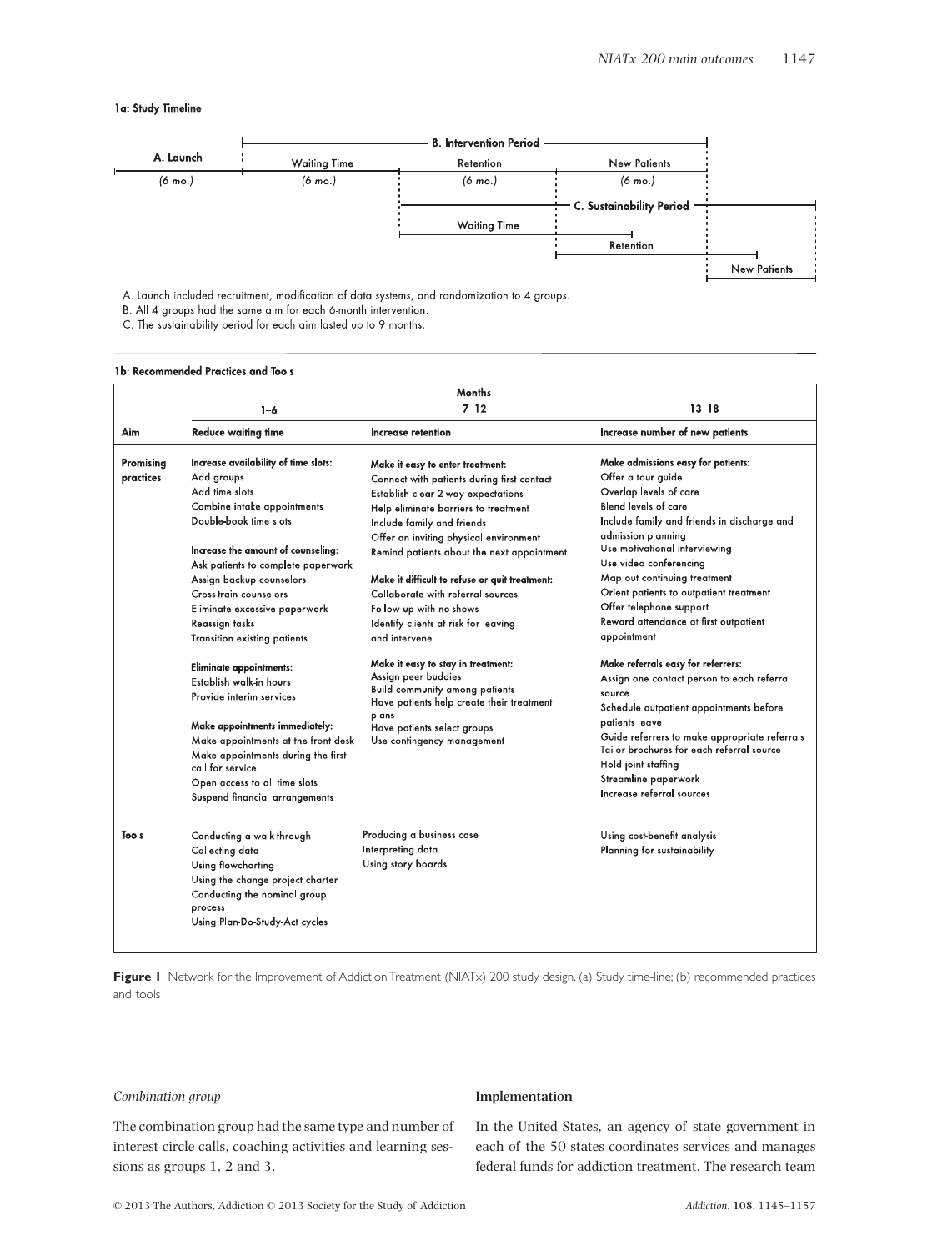worked with five of these state agencies to conduct the study. The agencies recruited clinics to the study, sometimes encouraging specific clinics to apply (e.g. clinics with a good record of providing data). Compared to all eligible clinics, enrolled clinics were larger by approximately 100 annual admissions, served a smaller proportion of African Americans and were more often not-for-profit. The five states formed two cohorts. Cohort 1 had clinics in Michigan, New York and Washington; recruitment lasted from March to September 2007 and the interventions from October 2007 to March 2009. Cohort 2 had clinics from Massachusetts and Oregon; dates shifted 4 months later.

All clinics began with baseline data collection and a 'walkthrough', in which staff members assumed the role of a patient to experience personally the intake process and identify areas needing improvement [16]. At the beginning of each 6-month intervention, the web-based curriculum [\(http://www.niatx200.net\)](http://www.niatx200.net) was launched for the aim of that period. Staff members were encouraged to use recommended practices (e.g. establish walk-in hours) and their assigned component (e.g. coaching) to address each aim. A sustainability period lasting up to 9 months followed each 6-month intervention to assess maintenance of change.

## **Outcome measures and data collection**

Primary outcome measures were mean days between first contact and first treatment (waiting-time), retention rate from first to fourth treatment session and percentage increase in the annual number of new patients. Each outcome was aggregated to the clinic level for analysis.

## *Data collection*

Each state designed systems for collecting waiting-time [17] and retention data and designated a data manager who collected, de-identified and sent patient data to the research team. A designated data coordinator at each clinic submitted dates of first contact, assessment and first four treatment sessions for each patient admitted to care. States hosted training sessions for clinic data coordinators and provided technical support throughout the study. The number of new patients was collected in annual surveys.

#### *Economic analysis*

The goal of the economic analysis was to estimate costs of each group for governmental authorities who might organize improvement collaboratives. Costs to the clinics of participating in the study—such as staff time spent on implementing changes—were not collected. The cost data collection instrument was based on the Drug Abuse

Treatment Cost Analysis Program [18]. The instrument collected the cost of personnel (state employees, NIATx employees, coaches and consultants), data management, buildings and facilities, lodging, travel, telephone calls and miscellaneous costs. Costs were categorized as groupspecific (such as hotel costs for the learning sessions group) or non-group-specific, which included stateincurred costs for outreach, data management and infrastructure, encouraging participation and administration.

Cost data were collected three times during the study period and aggregated to create a total cost estimate. To compare the cost-effectiveness of the groups, the total cost of each group was divided by the total change in each group in each outcome. We calculated the annualized reduction in waiting days for each group by multiplying the average improvement in waiting days per clinic per patient by the number of clinics analyzed in the group and the average number of patients per year per clinic. A similar approach was used to calculate the annualized increase in new patients for each group and the annualized increase in the number of retained patients. We also calculated cost-effectiveness by clinic.

## **Statistical analysis**

In determining sample size, we wanted to detect a 10% reduction in waiting-time. Power calculations were performed for various sample sizes considering clinic recruitment levels anticipated in each state. We assumed a clinic attrition rate of 20% and a baseline average waiting-time of 30 days. A sample of 200 clinics provided 80% power to detect a difference of 10.6% in waiting-time, 7.5% in retention and 14.2% in annual number of new patients.

Mixed-effect regression models were fitted to primary outcomes, including terms to isolate state and group effects. Organization-level random effects were included to model the correlation among clinics within the same organization, and clinic-level random effects were included to model correlations between repeated observations from the same clinic over time. A vector of monthly waiting-time and retention averages for each clinic served as the unit of analysis. Monthly averages based on fewer than five patient records were removed. To prevent larger clinics from dominating the results, equal weight was given to each clinic. The number of new patients was aggregated to an annual level to minimize seasonality. Increases in the number of new patients were summarized by changes in the natural logarithm of new patients from baseline data collected and combined for 2006 and 2007 (before the first intervention period) and surveys taken and combined for 2008 and 2009 (after the interventions began). Groups were compared pairwise to detect statistically significant differences between groups. Clinic-level covariates accounted for in the analysis included clinic size, management score and state affiliation.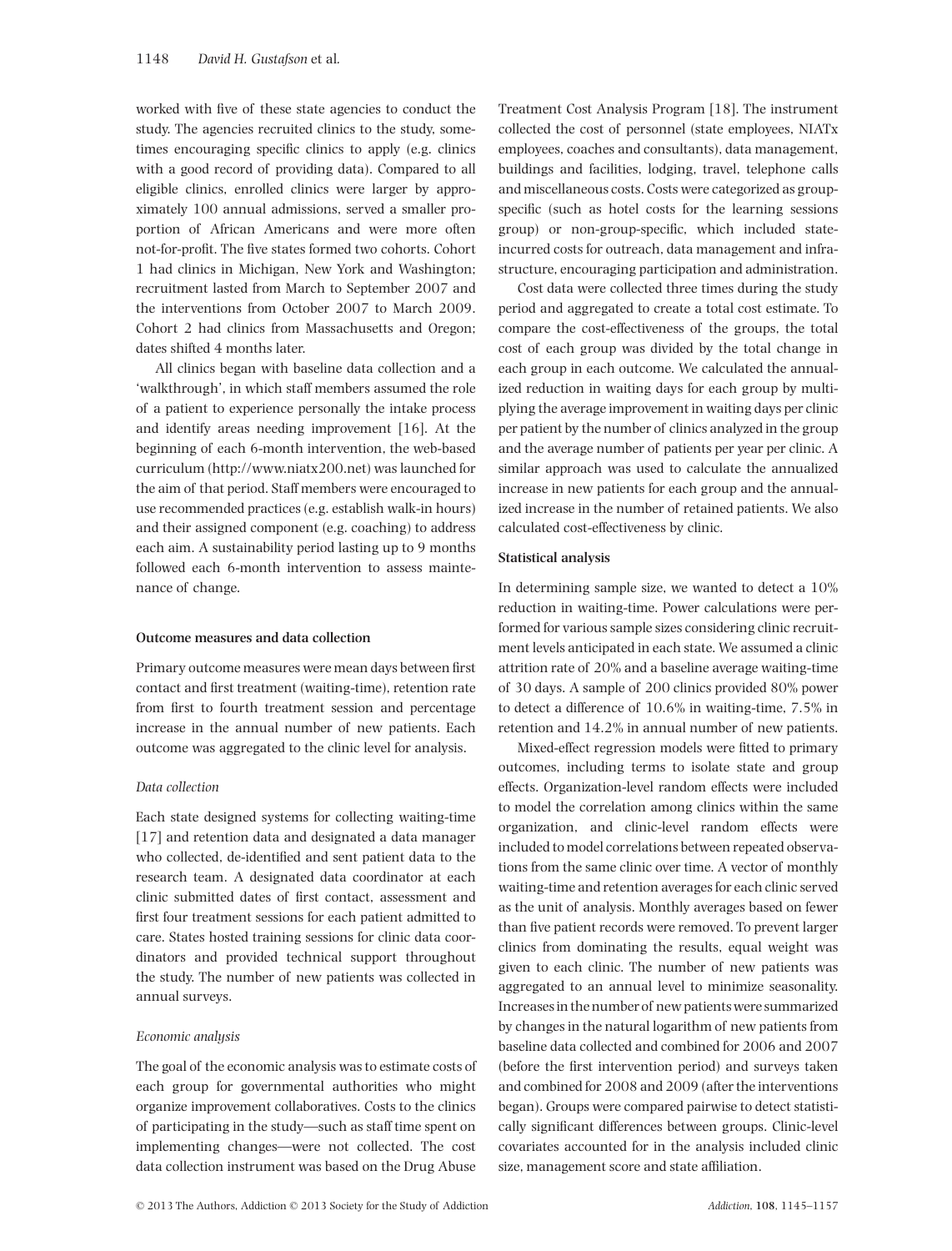

MA: Massachusetts; MI: Michigan; NY: New York; OR: Oregon; WA: Washington.

" "Lost to follow up" indicates clinics that did not send primary outcomes data to state data managers. Clinics that did send in primary outcomes data were included in the intent-to-treat analysis. Cleaning scripts were run on the data sent by the state data managers to the research team, and clean data were entered into a Microsoft SQL Server database. Loss to follow-up rates did not differ significantly between groups: interest circle calls (8.2%), coaching (6.0%), learning sessions (5.6%), and combination (0.0%).

<sup>b</sup> Most clinics that were lost to follow up had scheduling conflicts that precluded their participating in QI activities. Most clinic staff have only limited control over their schedules.

"Hours" are hours of participation per clinic, unweighted by the number of clinic staff members participating from each clinic. The interest circle call group, with 18 maximum possible hours of participation, was conceived as a type of control or comparison group.

**Figure 2** Flow diagram

## **Participant flow**

Figure 2 shows the flow of clinics through the trial. Clinics were included in the analysis regardless of their level of participation according to the intention-to-treat principle.

# **RESULTS**

## **Baseline data**

Table 1 shows baseline characteristics of the 201 clinics. Baseline data collection extended 1 month into the first intervention period as clinics increased their data collection capacity. At baseline, across all clinics, mean waiting-time was 36.8 days, mean retention through four sessions was 74.9% and mean number of new patients was 563 per year. Although better baseline management scores were associated with lower waiting-times [12] and baseline retention varied significantly by state, differences in these covariates were not associated with outcome changes.

# **Waiting-time**

Table 2a summarizes waiting-time changes. At the end of the 6-month intervention, the coaching and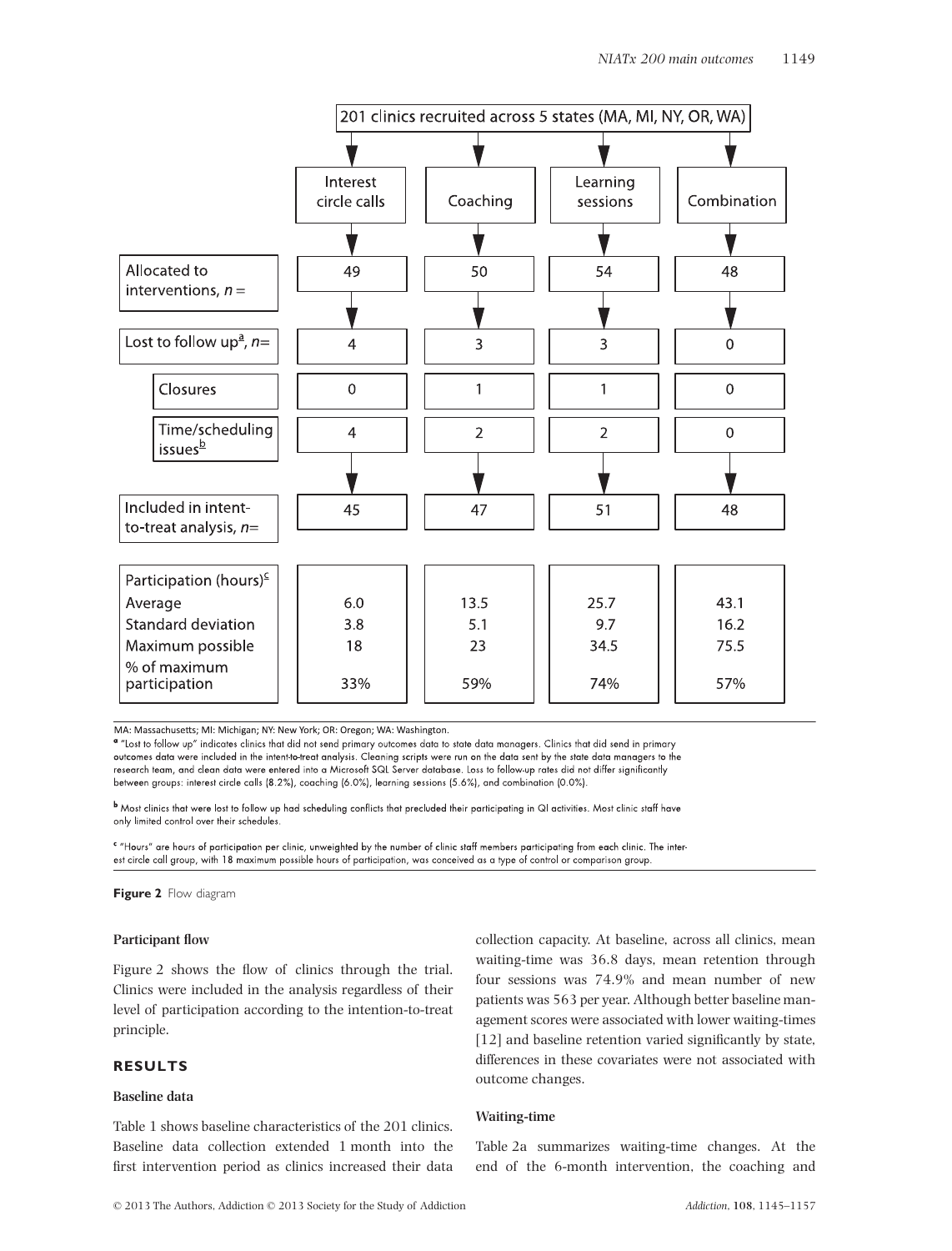## 1150 *David H. Gustafson* et al*.*

| Table 1 Baseline clinic characteristics by group: number of clinics in group unless otherwise specified. |  |  |
|----------------------------------------------------------------------------------------------------------|--|--|
|----------------------------------------------------------------------------------------------------------|--|--|

|                                                          | Interest circle calls | Coaching   | Learning sessions | Combination    |
|----------------------------------------------------------|-----------------------|------------|-------------------|----------------|
| Characteristic of clinic <sup>a</sup>                    | $n = 49$              | $n = 50$   | $n = 54$          | $n = 48$       |
| Cohort $1b$                                              |                       |            |                   |                |
| Michigan                                                 | 11                    | 11         | 10                | 10             |
| New York                                                 | 10                    | 10         | 10                | 11             |
| Washington                                               | 8                     | 10         | 11                | 9              |
| Cohort 2                                                 |                       |            |                   |                |
| Massachusetts                                            | 11                    | 11         | 12                | 9              |
| Oregon                                                   | 9                     | 8          | 11                | 9              |
| Type $(\#,\%)$                                           |                       |            |                   |                |
| Private for-profit                                       | $\overline{0}$        | $\theta$   | 3(5.6)            | $\overline{0}$ |
| Private not-for-profit                                   | 37 (75.5)             | 41(82.0)   | 43 (79.6)         | 41(85.4)       |
| Unit of state government                                 | 4(8.2)                | 1(2.0)     | 3(5.6)            | 4(8.3)         |
| Unit of tribal government                                | 1(2.0)                | 2(4.0)     | 2(3.7)            | 2(4.2)         |
| Unit of other government                                 | 7(14.3)               | 6(12.0)    | 3(5.6)            | 1(2.1)         |
| Primary setting $(\#$ , %)                               |                       |            |                   |                |
| Hospital or health center (including primary setting)    | 4(8.2)                | 6(12.0)    | 3(5.6)            | 5(10.4)        |
| Community mental health clinic                           | 7(14.3)               | 13(26.0)   | 10(18.5)          | 5(10.4)        |
| Free-standing alcohol or drug treatment clinic           | 26(53.1)              | 25(50.0)   | 32(59.3)          | 26(54.2)       |
| Family or children's service agency                      | 3(6.1)                | 2(4.0)     | 2(3.7)            | 1(2.1)         |
| Social services agency                                   | 1(2.0)                | 2(4.0)     | 2(3.7)            | 3(6.3)         |
| Corrections                                              | 3(6.1)                | $\Omega$   | 1(1.9)            | 1(2.1)         |
| Other or unreported                                      | 5(10.2)               | 2(4.0)     | 4(7.4)            | 7(14.6)        |
| New patients per year (mean; standard deviation)         | 500 (485)             | 578 (684)  | 671 (1031)        | 488 (437)      |
| Management score <sup>c</sup> (mean; standard deviation) | 3.02(0.54)            | 2.97(0.64) | 2.95(0.73)        | 2.99(0.57)     |
| Non-white or Hispanic patients (%)                       | 26.0                  | 33.2       | 29.8              | 27.4           |

<sup>a</sup>Organizations could designate up to four clinics to participate in the study, although most (155 of 174) designated a single clinic. <sup>b</sup>The states formed two cohorts because three states were ready to start sooner than the other two. Cohort 1 started 4 months before cohort 2. We monitored for possible cohort contamination by tracking who participated in each cohort and each group and identified no case of a participant from one state taking part in the services intended for another state. We know of only one instance of group contamination: in Oregon, the staff from one clinic assigned to the interest circle calls group attended a learning session held at 12 months. The management score resulted from a telephone interview of a senior leader at each clinic. The interview had questions about 14 management practices grouped into four areas: intake and retention (two practices); quality monitoring and reviewing (five practices), which includes performance tracking and review; (3) targets (three practices), which includes the realism and transparency of program goals; and (4) employee incentives (four practices), which includes promotion criteria, pay and bonuses. The interviewer asked one question per practice and scored each answer between 1 and 5, with a higher score indicating better management. The mean management score was 2.98.

combination groups had statistically significant reductions in waiting-time  $(4.9 \text{ days}, P = 0.013 \text{ and } 6.2 \text{ days})$ *P* = 0.002, respectively). Learning sessions had a modest waiting-time reduction while interest circle calls had a slight increase, but these two groups' changes were not statistically significant. Pairwise comparisons between groups reveal a significant difference in improvement between interest circle calls and the combination group  $(P = 0.024)$ .

Table 2b shows the reduction from baseline in average waiting days per patient averaged across each of the 14 months of the intervention and sustainability periods. For these months, three groups had statistically significant reductions—coaching (4.6 days), learning sessions (3.5 days) and the combination (4.7 days). Differences between coaching and interest circle calls and between the combination and interest circle calls were statistically significant  $(P = 0.028$  and  $P = 0.024$ , respectively). Although the three groups ended the evaluation period

with similar levels of improvement, the combination group had the greatest improvement (followed by coaching, and then learning sessions) because of the patterns of improvement over time.

## **Retention**

None of the groups showed significant improvement in retention for the 6-month intervention period (Table 3a) or the entire intervention and sustainability period (Table 3b), and there were no significant differences between groups.

## **Number of new patients**

The last QI aim was increasing the number of new patients. The intervention and sustainability periods were combined for this outcome because numbers were aggregated to a yearly level to reduce seasonality. Table 4 shows that the coaching and combination groups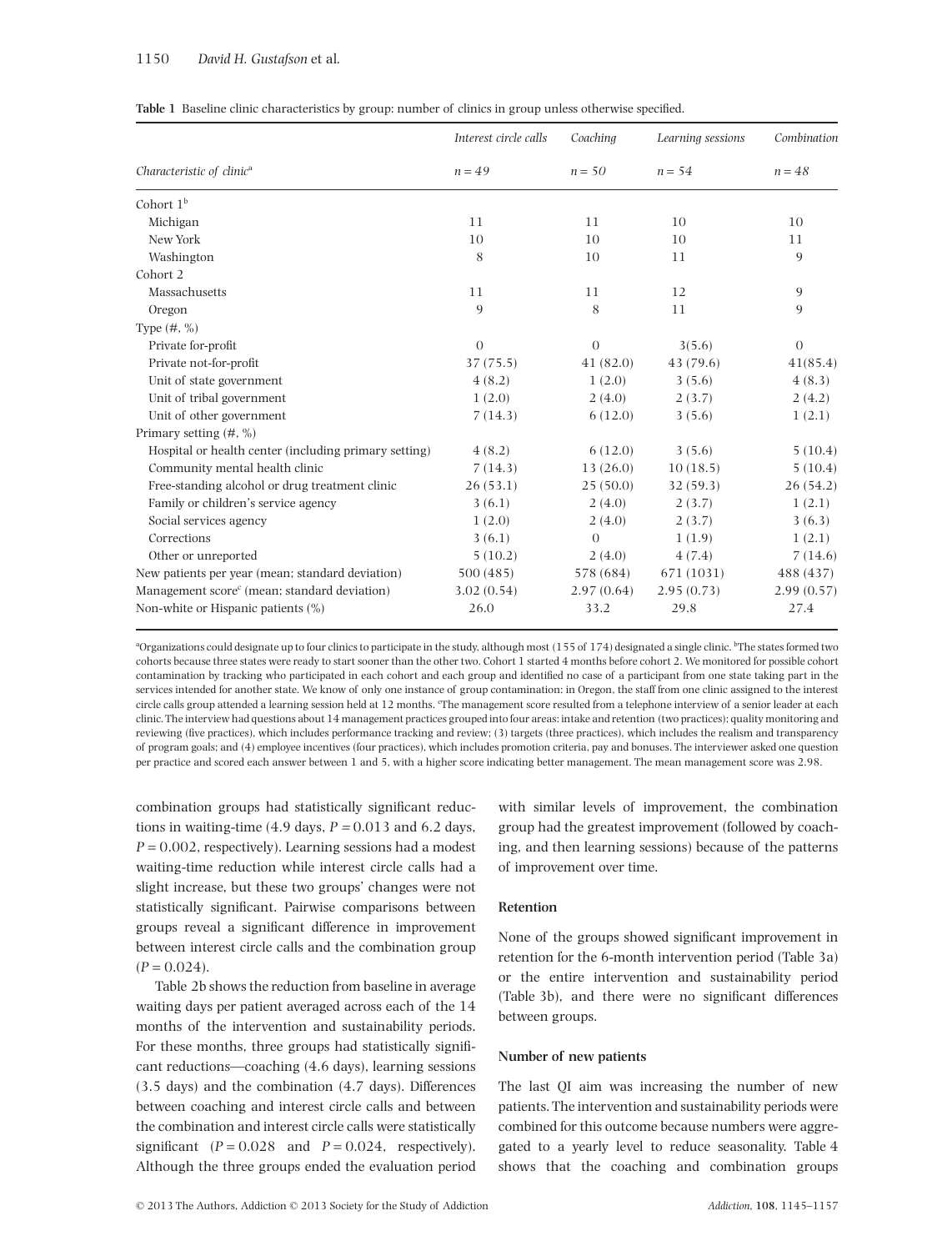|                                                                                                                                                                                                                                                                                                                                                                                                                                                                  | Estimated            |                 |          | 95% CI   | 95%CI  |          |           |                   | % of clinics                                                                                                                                                 | % of clinics                  |
|------------------------------------------------------------------------------------------------------------------------------------------------------------------------------------------------------------------------------------------------------------------------------------------------------------------------------------------------------------------------------------------------------------------------------------------------------------------|----------------------|-----------------|----------|----------|--------|----------|-----------|-------------------|--------------------------------------------------------------------------------------------------------------------------------------------------------------|-------------------------------|
|                                                                                                                                                                                                                                                                                                                                                                                                                                                                  | improvement          |                 | Standard | lower    | upper  |          |           | Effect            | that improved                                                                                                                                                | that improved                 |
|                                                                                                                                                                                                                                                                                                                                                                                                                                                                  | $\left( days\right)$ | z               | error    | bound    | bound  | t ratio  | $P-value$ | $size^{\rm b}$    | $(>0\%)$                                                                                                                                                     | $(>10\%)$                     |
| Interest circle calls                                                                                                                                                                                                                                                                                                                                                                                                                                            | S<br>$-0.23$         | 36              | 2.116    | $-4.467$ | 3.997  | $-0.111$ | 0.911     | 0.019             | 47%                                                                                                                                                          | 25%                           |
| Coaching                                                                                                                                                                                                                                                                                                                                                                                                                                                         | 4.863                | 42              | 1.950    | 0.963    | 8.763  | 2.494    | 0.013     | 0.388             | 95%                                                                                                                                                          | 71%                           |
| Learning sessions                                                                                                                                                                                                                                                                                                                                                                                                                                                | 3.143                | 44              | 1.927    | $-0.712$ | 6.997  | 1.630    | 0.103     | 0.251             | 91%                                                                                                                                                          | 41%                           |
| Combination                                                                                                                                                                                                                                                                                                                                                                                                                                                      | 6.159                | 41              | 1.970    | 2.218    | 10.099 | 3.125    | 0.002     | 0.492             | 95%                                                                                                                                                          | 93%                           |
| Coaching versus interest circle calls                                                                                                                                                                                                                                                                                                                                                                                                                            | 5.098                | $\tilde{\ge}$   | 2.812    | $-0.526$ | 10.721 | 1.813    | 0.070     | 0.407             | $\lesssim$                                                                                                                                                   | ΣÁ.                           |
| Learning sessions versus interest circle calls                                                                                                                                                                                                                                                                                                                                                                                                                   | 3.378                | $\lesssim$      | 2.799    | $-2.220$ | 8.976  | 1.207    | 0.228     | 0.270             | $\lesssim$                                                                                                                                                   | $\lessapprox$                 |
| Combination versus interest circle calls                                                                                                                                                                                                                                                                                                                                                                                                                         | 6.394                | $\lessapprox$   | 2.825    | 0.744    | 12.044 | 2.263    | 0.024     | 0.510             | $\lessapprox$                                                                                                                                                | $\lessgtr$                    |
| Combination versus learning sessions                                                                                                                                                                                                                                                                                                                                                                                                                             | 3.016                | $\lessgtr$      | 2.691    | $-2.365$ | 8.397  | 1.121    | 0.262     | 0.241             | ≨ ≨                                                                                                                                                          | $\tilde{\geq}$ $\tilde{\geq}$ |
| Combination versus coaching                                                                                                                                                                                                                                                                                                                                                                                                                                      | 1.296                | $\tilde{\ge}$   | 2.705    | $-4.115$ | 6.707  | 0.479    | 0.632     | 0.103             |                                                                                                                                                              |                               |
| Coaching versus learning sessions                                                                                                                                                                                                                                                                                                                                                                                                                                | 1.720                | $\tilde{z}$     | 2.680    | $-3.639$ | 7.079  | 0.642    | 0.521     | 0.137             | ΣÁ                                                                                                                                                           | $\beta$                       |
| (b) Average improvement in waiting-time from base <sup>c</sup> to sustainability period. <sup>d</sup>                                                                                                                                                                                                                                                                                                                                                            |                      |                 |          |          |        |          |           |                   |                                                                                                                                                              |                               |
|                                                                                                                                                                                                                                                                                                                                                                                                                                                                  | Estimated            |                 |          | 95% CI   | 95% CI |          |           |                   | % of clinics                                                                                                                                                 | % of dinics                   |
|                                                                                                                                                                                                                                                                                                                                                                                                                                                                  | improvement          |                 | Standard | Iower    | upper  |          |           | Effect            | that improved                                                                                                                                                | that improved                 |
|                                                                                                                                                                                                                                                                                                                                                                                                                                                                  | (days)               | z               | error    | bound    | bound  | t ratio  | $P-value$ | size <sup>b</sup> | $(>0\%)$                                                                                                                                                     | $( > 10\%)$                   |
| Interest circle calls                                                                                                                                                                                                                                                                                                                                                                                                                                            | 0.253                | 36              | 1.514    | $-2.775$ | 3.282  | 0.167    | 0.867     | 0.028             | 42%                                                                                                                                                          | 25%                           |
| Coaching                                                                                                                                                                                                                                                                                                                                                                                                                                                         | 4.610                | 42              | 1.414    | 1.781    | 7.438  | 3.259    | 0.001     | 0.509             | 95%                                                                                                                                                          | 76%                           |
| Learning sessions                                                                                                                                                                                                                                                                                                                                                                                                                                                | 3.520                | 44              | 1.407    | 0.706    | 6.335  | 2.502    | 0.012     | 0.388             | $80\%$                                                                                                                                                       | 48%                           |
| Combination                                                                                                                                                                                                                                                                                                                                                                                                                                                      | 4.723                | $\overline{41}$ | 1.421    | 1.882    | 7.564  | 3.325    | 0.001     | 0.521             | 90%                                                                                                                                                          | $71\%$                        |
| Coaching versus interest circle calls                                                                                                                                                                                                                                                                                                                                                                                                                            | 4.356                | $\lessapprox$   | 1.981    | 0.395    | 8.318  | 2.200    | 0.028     | 0.481             | $\mathop{\rm NA}\nolimits$                                                                                                                                   | $\lesssim$                    |
| Learning sessions versus interest circle calls                                                                                                                                                                                                                                                                                                                                                                                                                   | 3.267                |                 | 1.977    | $-0.687$ | 7.221  | 1.653    | 0.098     | 0.360             | $\lessapprox$                                                                                                                                                | $\lessapprox$                 |
| Combination versus interest circle calls                                                                                                                                                                                                                                                                                                                                                                                                                         | 4.470                | $Z \nleq Z$     | 1.983    | 0.504    | 8.435  | 2.254    | 0.024     | 0.493             | $\lesssim$                                                                                                                                                   | $\tilde{\geq}$ $\tilde{\geq}$ |
| Combination versus learning sessions                                                                                                                                                                                                                                                                                                                                                                                                                             | 1.203                |                 | 1.907    | $-2.611$ | 5.016  | 0.631    | 0.528     | 0.133             | $\tilde{\mathbf{z}}$                                                                                                                                         |                               |
| Combination versus coaching                                                                                                                                                                                                                                                                                                                                                                                                                                      | 0.113                | $\beta$         | 1.912    | $-3.710$ | 3.937  | 0.059    | 0.953     | 0.013             | ΣÁ                                                                                                                                                           | ΔÁ.                           |
| Coaching versus learning sessions                                                                                                                                                                                                                                                                                                                                                                                                                                | 1.089                | Ž               | 1.907    | $-2.725$ | 4.904  | 0.571    | 0.568     | 0.120             | $\tilde{z}$                                                                                                                                                  | $\tilde{z}$                   |
| CI: confidence interval; NA: not applicable. "Estimates of improvement show                                                                                                                                                                                                                                                                                                                                                                                      |                      |                 |          |          |        |          |           |                   | the average days of improvement per month based on a best linear unbiased predictor estimate for each site. Piffect size is defined as the gross improvement |                               |
| improvement by group, squaring each of the four standard errors, and multiplying each by n-1 to obtain estimates of the group-specific variances of outcome improvement. A weighted average of these variances was taken to ob<br>in the outcome measure divided by s, the standard deviation of the response variable. Arriving a the effect size involved computing a pooled standard deviation of clinic improvement using the standard errors of the average |                      |                 |          |          |        |          |           |                   |                                                                                                                                                              |                               |
| the pooled variance of the outcome improvements. Taking the square root obtains the pooled standard deviation of the outcome improvement. The base period consists of data from 3 months—for cohort 1 from September to                                                                                                                                                                                                                                          |                      |                 |          |          |        |          |           |                   |                                                                                                                                                              |                               |
| November 2007, and for cohort 2 from January to March 2008. "While the coaching, learning session and combination groups had similar end-points for waiting-time improvement. Fig. 3b reports greater average improvement for<br>the coaching and combination groups over the entire period. Compared to the learning session group, the coaching and combination groups had better results sooner, and the patients who were helped sooner continued to benefi  |                      |                 |          |          |        |          |           |                   |                                                                                                                                                              |                               |
| meaning that a greater number of patients benefited in these two groups than in the learning session group. The pairwise comparisons in Table 2b may be conceptualized as difference-in-area calculations rather than differen<br>end-point values between groups.                                                                                                                                                                                               |                      |                 |          |          |        |          |           |                   |                                                                                                                                                              |                               |

**Table 2** Summary of improvement in waiting-time.<sup>a</sup>

Table 2 Summary of improvement in waiting-time.<sup>ª</sup>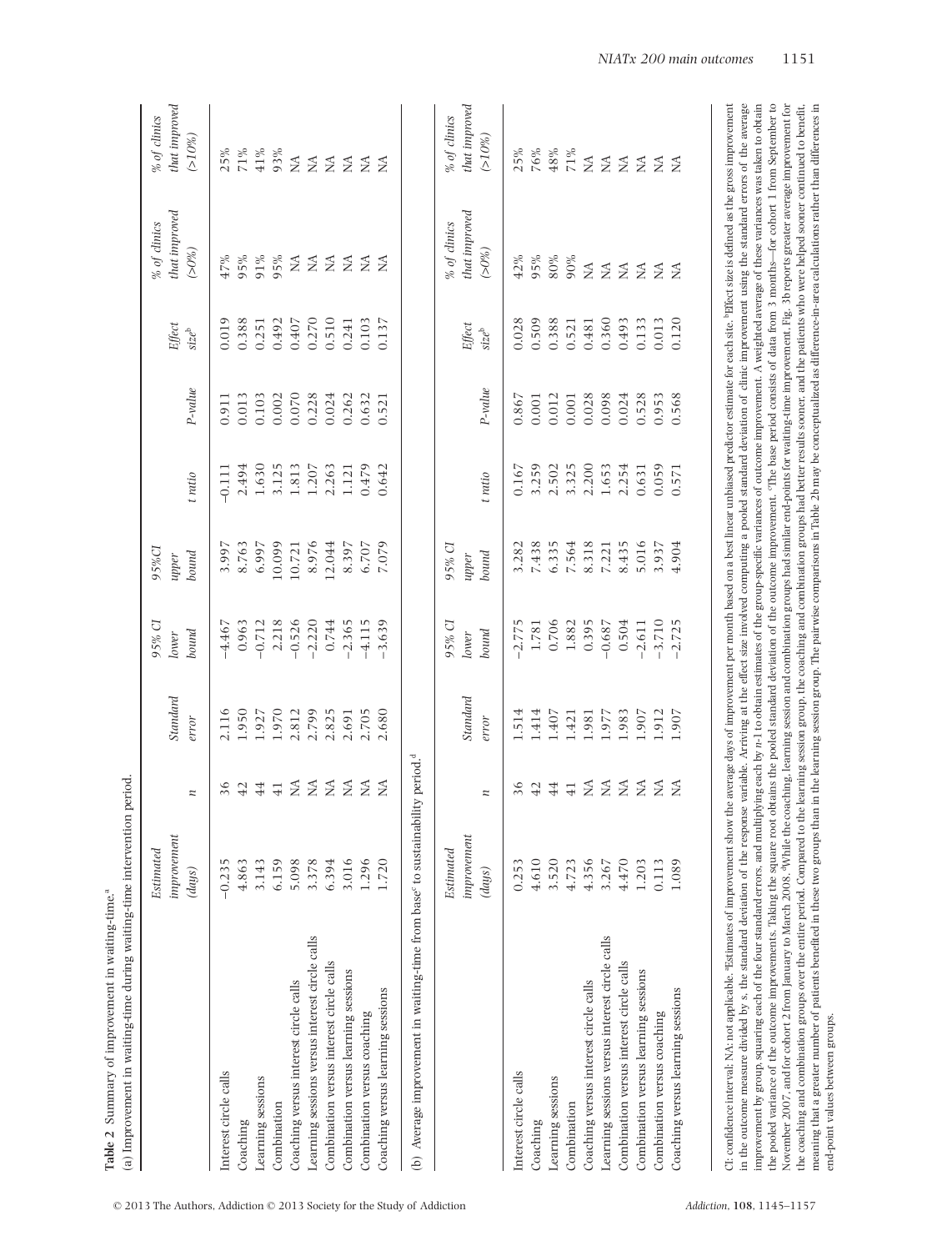|                                                                                                                                                                                                                                                                                                               | Estimated           |                                           |          | 95% CI   | 95% CI |          |         |                              | % of clinics                                                                                                                                            | % of dinics       |
|---------------------------------------------------------------------------------------------------------------------------------------------------------------------------------------------------------------------------------------------------------------------------------------------------------------|---------------------|-------------------------------------------|----------|----------|--------|----------|---------|------------------------------|---------------------------------------------------------------------------------------------------------------------------------------------------------|-------------------|
|                                                                                                                                                                                                                                                                                                               | improvement         |                                           | Standard | lower    | upper  |          |         | Effect                       | that improved                                                                                                                                           | hat improved      |
|                                                                                                                                                                                                                                                                                                               | (percentage points) | z                                         | error    | bound    | bound  | t ratio  | P-value | $\mathrm{size}^{\mathrm{b}}$ | $(>0\%)$                                                                                                                                                | $( > 10\%)$       |
| Interest circle calls                                                                                                                                                                                                                                                                                         | $-0.003$            | 35                                        | 0.025    | $-0.054$ | 0.048  | $-0.111$ | 0.912   | 0.019                        | 49%                                                                                                                                                     | $11\%$            |
| Coaching                                                                                                                                                                                                                                                                                                      | 0.035               | $\overline{41}$                           | 0.022    | $-0.010$ | 0.080  | 1.561    | 0.118   | 0.236                        | 68%                                                                                                                                                     |                   |
| Learning sessions                                                                                                                                                                                                                                                                                             | $-0.003$            | 42                                        | 0.024    | $-0.051$ | 0.045  | $-0.128$ | 0.899   | 0.021                        | 45%                                                                                                                                                     | $22%$<br>5%<br>9% |
| Combination                                                                                                                                                                                                                                                                                                   | $-0.003$            | 43                                        | 0.023    | $-0.050$ | 0.043  | $-0.137$ | 0.891   | 0.021                        | 40%                                                                                                                                                     |                   |
| Coaching versus interest circle calls                                                                                                                                                                                                                                                                         | 0.038               |                                           | 0.034    | $-0.030$ | 0.106  | 1.116    | 0.264   | 0.255                        | $\lesssim$                                                                                                                                              |                   |
| Learning sessions versus interest circle calls                                                                                                                                                                                                                                                                | 0.000               | $\Sigma \Sigma$                           | 0.035    | $-0.070$ | 0.070  | $-0.007$ | 0.995   | 0.002                        | $\lessgtr$                                                                                                                                              | ZZZZ              |
| Combination versus interest circle calls                                                                                                                                                                                                                                                                      | 0.000               |                                           | 0.034    | $-0.069$ | 0.069  | $-0.010$ | 0.992   | 0.002                        | $\lessgtr$                                                                                                                                              |                   |
| Combination versus learning sessions                                                                                                                                                                                                                                                                          | 0.000               | $\beta$                                   | 0.033    | $-0.067$ | 0.067  | $-0.004$ | 0.997   | 0.001                        | $\lessgtr$                                                                                                                                              |                   |
| Combination versus coaching                                                                                                                                                                                                                                                                                   | $-0.038$            | $\lessgtr$                                | 0.032    | $-0.103$ | 0.026  | $-1.184$ | 0.236   | 0.257                        | $\lessgtr$                                                                                                                                              |                   |
| Coaching versus learning sessions                                                                                                                                                                                                                                                                             | 0.038               | £                                         | 0.033    | $-0.028$ | 0.104  | 1.160    | 0.246   | 0.256                        | $\tilde{z}$                                                                                                                                             | $\tilde{z}$       |
| (b) Average improvement in retention from base <sup>c</sup> to retention sustainability period                                                                                                                                                                                                                |                     |                                           |          |          |        |          |         |                              |                                                                                                                                                         |                   |
|                                                                                                                                                                                                                                                                                                               | Estimated           |                                           |          | 95% CI   | 95%CI  |          |         |                              | % of clinics                                                                                                                                            | % of clinics      |
|                                                                                                                                                                                                                                                                                                               | improvement         |                                           | Standard | Iower    | upper  |          |         | Effect                       | that improved                                                                                                                                           | that improved     |
|                                                                                                                                                                                                                                                                                                               | (percentage points) | z                                         | error    | bound    | bound  | t ratio  | P value | $\mathrm{size}^{\mathrm{b}}$ | $( > 0\%)$                                                                                                                                              | $( > 10\%)$       |
| Interest circle calls                                                                                                                                                                                                                                                                                         | $-0.019$            | 35                                        | 0.021    | $-0.060$ | 0.023  | $-0.896$ | 0.371   | 0.168                        | 29%                                                                                                                                                     | $6\%$             |
| Coaching                                                                                                                                                                                                                                                                                                      | $-0.020$            | $\overline{41}$                           | 0.016    | $-0.053$ | 0.013  | $-1.222$ | 0.222   | 0.180                        | 29%                                                                                                                                                     | 10%               |
| Learning sessions                                                                                                                                                                                                                                                                                             | 0.013               | 42                                        | 0.018    | $-0.022$ | 0.048  | 0.718    | 0.473   | 0.114                        | 60%                                                                                                                                                     |                   |
| Combination                                                                                                                                                                                                                                                                                                   | $-0.004$            | 43                                        | 0.017    | $-0.037$ | 0.029  | $-0.249$ | 0.803   | 0.037                        | 58%                                                                                                                                                     | $7\%$ 5%          |
| Coaching versus interest circle calls                                                                                                                                                                                                                                                                         | $-0.001$            | $\lessapprox$                             | 0.026    | $-0.052$ | 0.050  | $-0.050$ | 0.960   | 0.011                        | $\lesssim$                                                                                                                                              |                   |
| Learning sessions versus interest circle calls                                                                                                                                                                                                                                                                | 0.031               | $\mathfrak{Z}$                            | 0.026    | $-0.021$ | 0.084  | 1.187    | 0.235   | 0.282                        | $\lesssim$                                                                                                                                              | <b>SESSES</b>     |
| Combination versus interest circle calls                                                                                                                                                                                                                                                                      | 0.015               | $\widetilde{\Sigma}$ $\widetilde{\Sigma}$ | 0.026    | $-0.037$ | 0.066  | 0.564    | 0.573   | 0.131                        | $\lessgtr$                                                                                                                                              |                   |
| Combination versus learning sessions                                                                                                                                                                                                                                                                          | $-0.017$            |                                           | 0.023    | $-0.063$ | 0.030  | $-0.721$ | 0.471   | 0.151                        | $\lessgtr$                                                                                                                                              |                   |
| Combination versus coaching                                                                                                                                                                                                                                                                                   | 0.016               | $\tilde{\mathbf{z}}$                      | 0.022    | $-0.029$ | 0.060  | 0.708    | 0.479   | 0.142                        | $\lesssim$                                                                                                                                              |                   |
| Coaching versus learning sessions                                                                                                                                                                                                                                                                             | $-0.033$            | $\tilde{z}$                               | 0.023    | $-0.079$ | 0.013  | $-1.413$ | 0.158   | 0.293                        | $\tilde{\ge}$                                                                                                                                           |                   |
|                                                                                                                                                                                                                                                                                                               |                     |                                           |          |          |        |          |         |                              |                                                                                                                                                         |                   |
| censoring of the retention outcome, the analysis period for each clinic was truncated if its reported activity level (requests, assessments, admissions and treatments combined) dipped below its monthly median and stayed be<br>CI: confidence interval; NA: not applicable. "Estimates of improvement show |                     |                                           |          |          |        |          |         |                              | the average percentage points of improvement per month based on a best linear unbiased predictor estimate for each site. To account for potential right |                   |
| median in all subsequent months. Pifiect size is defined as the gross improvement in the outcome measure divided by s, the standard deviation of the response variable. Arriving at the effect size involved computing a poole                                                                                |                     |                                           |          |          |        |          |         |                              |                                                                                                                                                         |                   |

**Table** 3 Summary of improvement in retention.<sup>a</sup>

Table 3 Summary of improvement in retention.<sup>ª</sup>

median in all subsequent months. Piffect size is defined as the gross improvement in the outcome measure divided by s. the standard deviation of the response variable. Arriving at the effect size involved computing a poole deviation of clinic improvement using the standard errors of the average improvement by group, squaring each of the four standard errors, and multiplying each by n-1 to obtain estimates of the group-specific variances of o improvement. A weighted average of these variances was taken to obtain the pooled variance of the outcome improvements. Taking the square root obtains the pooled standard deviation of the outcome improvement. The base peri

deviation of clinic improvement using the standard errors of the average improvement by group, squaring each of the four standard errors, and multiplying each by  $n\text{-}1$  to obtain estimates of the group-specific variance

consists of data from 3 months—for cohort 1 from September to November 2007, and for cohort 2 from January to March 2008.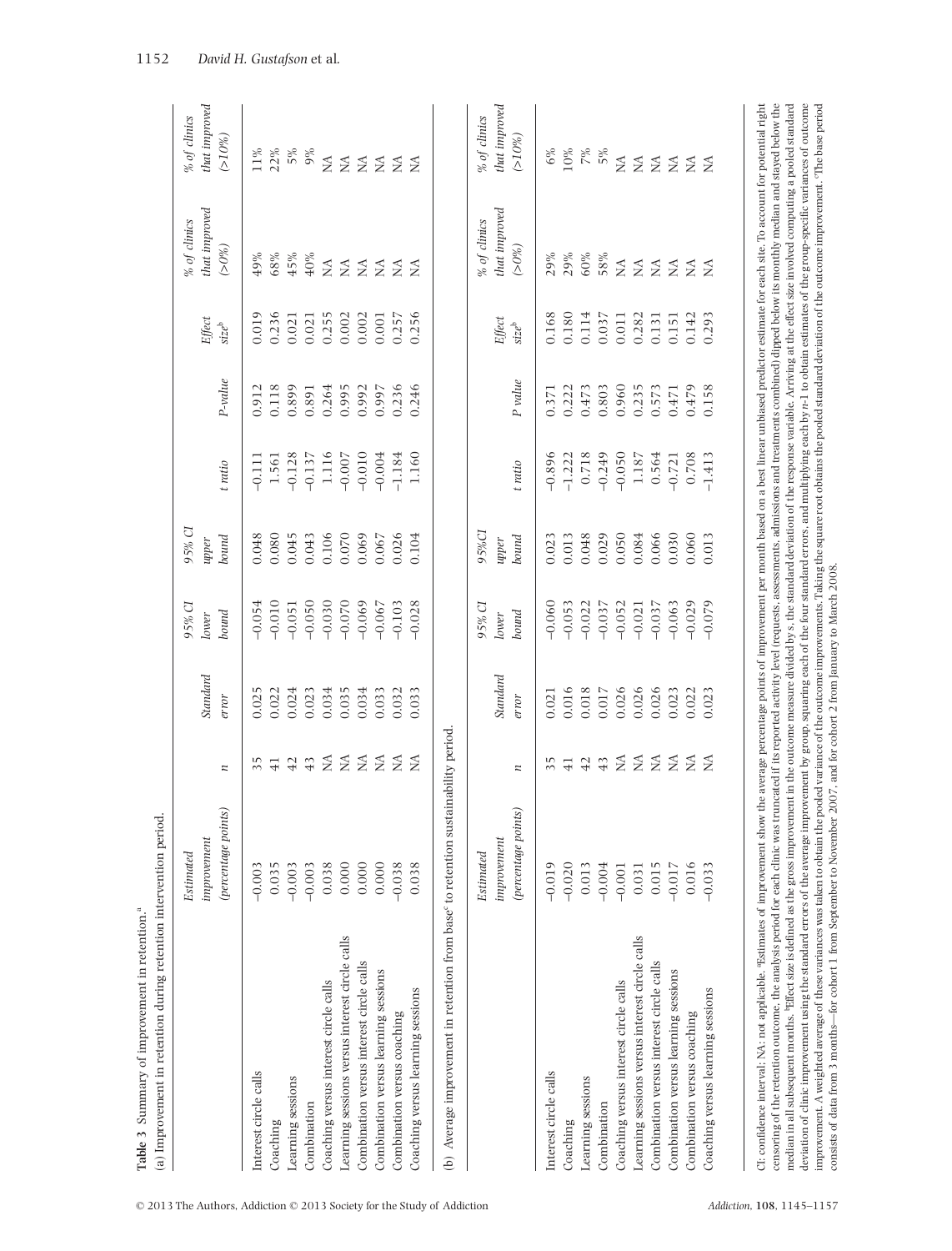|                                                | Estimated           |                 |                                  | 95% CI                                                | 95% CI         |                                           |           |                                  | % of clinics         | % of clinics        |
|------------------------------------------------|---------------------|-----------------|----------------------------------|-------------------------------------------------------|----------------|-------------------------------------------|-----------|----------------------------------|----------------------|---------------------|
|                                                | improvement         |                 | Standard                         | Iower                                                 | upper          |                                           |           | Effect                           | that improved        | that improved       |
|                                                | (percentage points) | z               | error                            | bound                                                 | bound          | t ratio                                   | $P-value$ | $size^a$                         | (>0%)                | $(>10\%)$           |
| Interest circle calls                          | $-0.036$            |                 | 0.040                            | $-0.117$                                              | 0.044          | $-0.898$                                  | 0.369     | 0.094                            | 56%                  | 32%                 |
| Coaching                                       | 0.195               | $\overline{40}$ | 0.089                            | $0.017\,$                                             | 0.373          | 2.191                                     | 0.028     | 0.503                            |                      | 45%                 |
| Learning sessions                              | $-0.001$            | 38              |                                  |                                                       | 0.129          |                                           | 0.982     | 0.004                            | 8888727              |                     |
| Combination                                    | 0.089               | $\overline{33}$ |                                  |                                                       |                |                                           | 0.029     |                                  |                      |                     |
| Coaching versus interest circle calls          | 0.231               | ≸               | 750'0<br>860'0<br>860'0<br>220'0 | $-0.132$<br>0.008<br>0.036<br>0.036<br>0.011<br>0.011 | 0.170<br>0.426 | $-0.022$<br>$2.188$<br>$2.366$<br>$0.452$ | 0.018     | 0.230<br>0.597<br>0.090<br>0.323 |                      | $2888$ $2528$ $252$ |
| Learning sessions versus interest circle calls | 0.035               | Š               |                                  |                                                       | 0.188          |                                           |           |                                  |                      |                     |
| Combination versus interest circle calls       | 0.125               | $\lessapprox$   |                                  |                                                       | 0.240          | 2.185<br>1.173                            | 0.029     |                                  |                      |                     |
| Combination versus learning sessions           | 0.090               | $\tilde{z}$     | 0.077                            |                                                       | 0.244          |                                           | 0.241     | 0.233                            | $\tilde{\mathbf{z}}$ |                     |
| Combination versus coaching                    | $-0.106$            | ₹               | 0.098                            | 0.302                                                 | 0.090          | $-1.084$                                  | 0.278     | 0.274                            | £                    |                     |
| Coaching versus learning sessions              | 0.196               | ≨               | 0.110                            | $-0.024$                                              | 0.417          | 1.778                                     | 0.075     | 0.507                            | ≨                    | ≸                   |

both had statistically significant increases of 19.5%  $(P = 0.028)$  and 8.9%  $(P = 0.029)$ , while learning sessions and interest circle calls did not differ from baseline. (Despite a substantial difference in coefficients, the coaching and combination group *P*-values are similar because the coaching group had a higher standard error.) Pairwise comparisons indicate that the coaching and combination groups both had significantly greater increases than interest circle calls  $(P = 0.018$  and  $P = 0.029$ , respectively).

## **Sensitivity analyses**

A sensitivity analysis was run to weight each clinic's contribution to outcomes differentially (based on patient counts) rather than weighting each clinic equally. This alternative model did not change the ordering of the groups' performance with respect to waiting-time or number of new patients, suggesting that larger and smaller clinics performed similarly on these outcomes.

We used an alternative measure of retention in an exploratory analysis. Baseline retention rate from first to fourth treatment averaged nearly 75%, higher than reported elsewhere [7,8], possibly causing a ceiling effect. Furthermore, many patients can be lost between first request and treatment [19]; measuring retention only from first treatment misses this early dropoff. The Massachusetts and New York data included records of all patients who requested treatment, regardless of whether or not they received any. For 57 clinics in these two states, it was possible to measure retention from first request to fourth treatment and capture the early dropoff. For these clinics, the baseline retention rate from first request to fourth treatment was 32%. Measuring retention in this way removed the ceiling effect. Improvements in retention rate from first request (rather than first treatment) to fourth treatment were 4% for interest circle calls, 22% for coaching, 27% for learning sessions and 26% for the combination group. These results parallel those for waiting-time—interest circle calls showed little improvement while the coaching and combination groups did. No statistical test was performed because the analysis was exploratory.

# **Costs and cost-effectiveness**

Table 5a shows the non-group-specific costs incurred by states. Each state enrolled between 37 and 43 clinics and costs per state ranged from US\$85 475 to US\$394 729. These estimates suggest the range of costs for running a research-based collaborative for approximately 40 clinics. One state (New York) had very high data infrastructure costs, in part to create a system to collect data about first contact for all prospective patients, indicating that the costs of running a collaborative depend greatly upon the

**Table 4**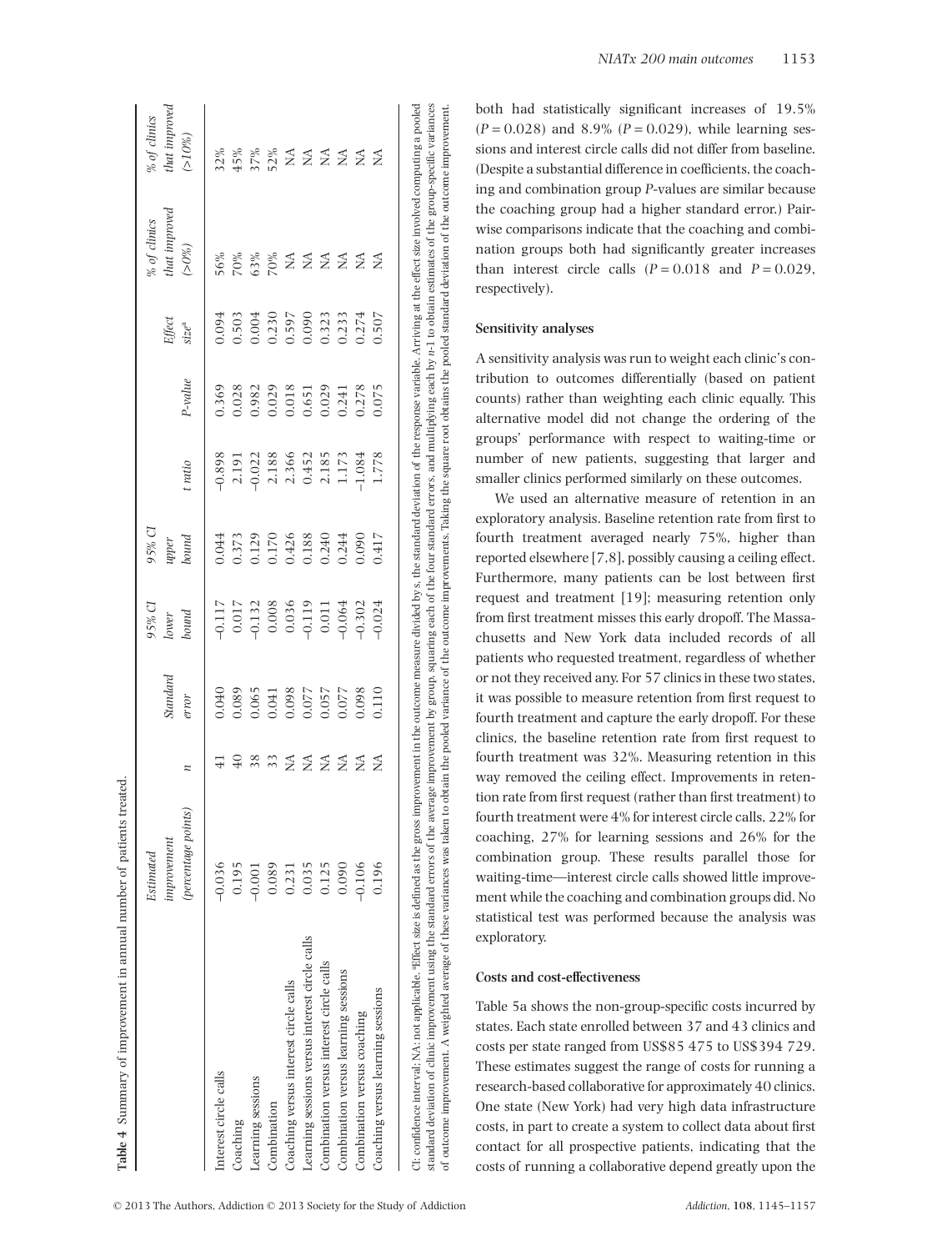|                                             |           |                                         |             | MА                                    |                          |                                                  | ZД            |                                   |              | $_{\rm NN}$                                                  |              | $\alpha$                                                |                  | M                                                         |              |
|---------------------------------------------|-----------|-----------------------------------------|-------------|---------------------------------------|--------------------------|--------------------------------------------------|---------------|-----------------------------------|--------------|--------------------------------------------------------------|--------------|---------------------------------------------------------|------------------|-----------------------------------------------------------|--------------|
| Outreach <sup>b</sup>                       |           |                                         |             | 21918                                 |                          |                                                  | 10045         |                                   |              | 20 271                                                       |              | 32180                                                   |                  |                                                           | 515<br>16    |
| Data management <sup>e</sup>                |           |                                         |             | 28303                                 |                          |                                                  | 42026         |                                   |              | 62737                                                        |              | 53489                                                   |                  |                                                           | 43991        |
| Data infrastructure <sup>d</sup>            |           |                                         |             |                                       | $\circ$                  |                                                  |               | $\circ$                           |              | 189327                                                       |              | 46305                                                   |                  |                                                           | ○            |
| Encouraging participation <sup>e</sup>      |           |                                         |             | 78 272                                |                          |                                                  | 2409          |                                   |              | 71331                                                        |              | 35495                                                   |                  |                                                           | 569<br>27    |
| Admin/Misc <sup>1</sup>                     |           |                                         |             | 22895                                 |                          |                                                  | 30995         |                                   |              | 51064                                                        |              | 22788                                                   |                  |                                                           | 43536        |
| Total                                       |           |                                         |             | 51388                                 |                          |                                                  | 85475         |                                   |              | 394729                                                       |              | 190257                                                  |                  |                                                           | 131611       |
| Clinics randomized                          |           |                                         |             |                                       | $\frac{4}{3}$            |                                                  |               | $\overline{42}$                   |              | $\frac{1}{4}$                                                |              | $\frac{27}{5}$                                          |                  |                                                           | 38           |
| Total cost/clinic                           |           |                                         |             | 521<br>$\infty$                       |                          |                                                  | 035<br>$\sim$ |                                   |              | 9628                                                         |              | 5142                                                    |                  |                                                           | 3463         |
| Cost/clinic (excluding data infrastructure) |           |                                         |             | 521<br>$\infty$                       |                          |                                                  | 2035          |                                   |              | 5010                                                         |              | 891<br>$\infty$                                         |                  |                                                           | 3463         |
|                                             |           |                                         |             | Waiting-time                          |                          |                                                  |               | Retention                         |              |                                                              |              | New patients                                            |                  |                                                           |              |
|                                             |           |                                         |             | Clinic level                          |                          | Group level                                      |               | Clinic level                      |              | Group level                                                  |              | Clinic level                                            |                  | Group level                                               |              |
| Group                                       | Cost      | No. of clinics<br>analyzed <sup>b</sup> | Cost/clinic | Reduction in<br>days/clinic/<br>month | <b>CERs</b> <sup>c</sup> | Days saved<br>$group^{\rm d}$<br><i>(entire)</i> | <b>CERs</b>   | rate/dinic/<br>Change in<br>month | <b>CERs</b>  | No. of additional<br>retained patients<br>$(entire group)^e$ | <b>CERs</b>  | admissions/clinic<br>in log of annual<br>Average change | <b>CERs</b>      | $(\emph{entire group})^{\rm f}$<br>new patients<br>No. of | <b>CERs</b>  |
| Interest circle calls                       | \$59790   | 45                                      | \$1329      | 0.253                                 | ₹                        | 465<br>$\overline{z}$                            | MA            | $-0.019$                          | Ź            | $-561$                                                       | MA           | $-0.036$                                                | $\sum_{i=1}^{n}$ | $-796$                                                    | Ź            |
| Coaching                                    | \$135244  | 47                                      | \$2878      | 4.610                                 | 356                      | 142063                                           | 0.56          | $-0.020$                          | <b>DA</b>    | $-616$                                                       | $\mathbb{A}$ | 0.195                                                   | 6706             | 5849                                                      | 11.36        |
| Learning session                            | \$229 229 | $\overline{51}$                         | \$4495      | 3.520                                 | DA                       | 117705                                           | DA            | 0.013                             | 98938        | 435                                                          | 170.12       | $-0.001$                                                | $\mathbb{A}$     | $-34$                                                     | DA           |
| Combination                                 | \$380652  | 48                                      | \$7930      | 4.723                                 | 44708                    | 148 642                                          | 37.30         | $-0.004$                          | $\mathbb{A}$ | $-126$                                                       | M            | 0.089                                                   | $\mathbb{A}$     | 2180                                                      | $\mathbb{A}$ |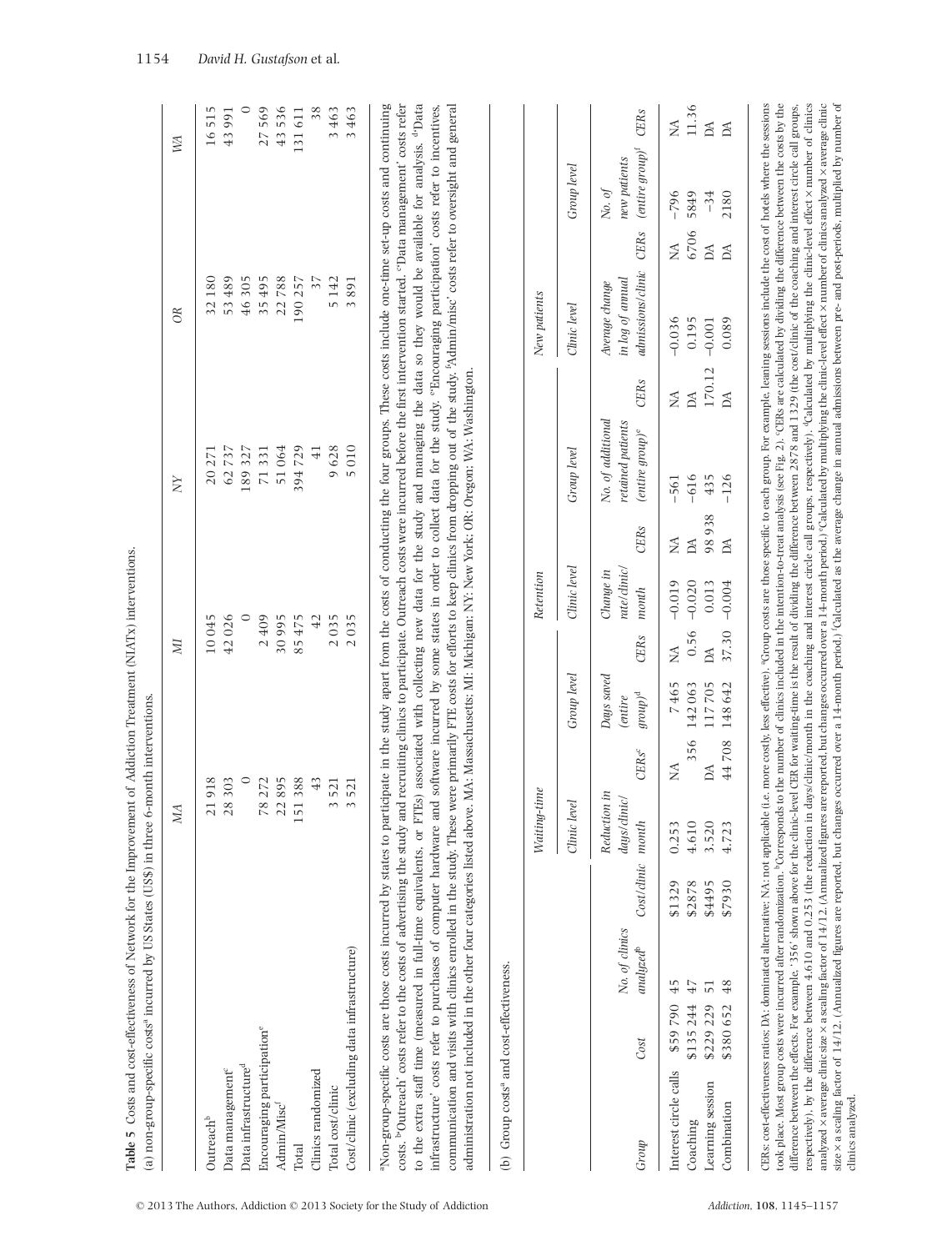data infrastructure already in place. Table 5a also shows per-clinic costs. Data infrastructure costs are excluded from the per-clinic costs because they are assumed to be one-time costs and largely independent of the number of clinics enrolled.

Table 5b shows group costs and cost-effectiveness ratios (CERs). The least expensive group was interest circle calls, followed by coaching, learning sessions and the combination. Our approach in calculating CERs was to order the groups by cost and eliminate any dominated alternatives (i.e. more costly but less effective groups). Dominated alternatives are listed as 'NA', and the CER is based on the next available alternative in terms of cost. For waiting-time, coaching had a CER of \$0.56 per patient waiting-day saved compared to interest circle calls; coaching dominated learning sessions; and the CER for the combination compared to coaching was \$37.30. For new patients, coaching had a CER of \$11.36 per new patient compared to interest circle calls and dominated both learning sessions and the combination. While costeffectiveness ratios are reported for retention in Table 5b, none of the groups had a statistically significant effect, making any interpretation of CERs tenuous.

# **DISCUSSION**

## **Principal findings**

This randomized trial demonstrates that coaching and the combination of collaborative elements can produce statistically significant improvements in waiting-time and the number of new patients compared to interest circle calls (a website and monthly teleconferences). However, learning sessions (three face-to-face conferences at 6-month intervals) did not produce statistically significant outcome changes compared to interest circle calls. Coaching is the more cost-effective component. The combination costs almost 300% more than coaching by itself. For statistically significant differences between groups, effect sizes varied between 0.23 and 0.60, a range common for non-laboratory studies [20]. Organizational change is difficult because it depends on the interaction among individuals, the setting, the organizational climate and the change itself [21]: a study that examined 54 reviews of various interventions aimed at changing clinical practice found average effects of about 10% for main targets, similar to effects in this study [22].

#### **Strengths and weaknesses of the study**

This study addresses a research question that has not, to our knowledge, been asked before: which component(s) of improvement collaboratives are most effective in improving health-care quality? The study is unique in the literature on QI in health care both in its scope and the strength of its design.

The study has limitations. Assessment of clinic-level costs was outside the scope of this research, although these costs will probably have an important effect on whether clinics decide ultimately to participate in QI collaboratives. Assessment of patient-level health outcomes was not possble. Limits to generalizability include clinics in NIATx 200 being significantly larger than the average addiction treatment center in each state, and the possibility that organizations electing to participate may have been more receptive to QI than those that declined.

The retention results show that the interventions had no significant effect, and yet the exploratory study (which included people seeking but not getting treatment) produced results similar to those for waiting-time and the number of new patients, suggesting that a more accurate indication of clinic performance would require collecting data on all calls for help, not just those resulting in treatment.

It may be that the study outcomes respond to different types of improvements. The process changes recommended in the NIATx 200 curriculum may be more suitable to administrative outcomes such as waiting-time and the number of new patients, while retention may require an approach focused more on clinicians and clinical practice.

One could argue that coaching, which consisted in this study of one site visit and monthly telephone calls, was too light or that the content and quality of the learning sessions and interest circle calls could have been different. However, the design and content were based on established work on improvement collaboratives [10,14]. Results could vary under other circumstances.

## **Explanation and implications**

Why might coaching outperform the other groups? One reason may be that coaching tailors instruction [23]. A coach can encourage a clinic to stay longer with a topic, if needed; interest circle calls and learning sessions proceed at a more predetermined pace. Coaches can be a more persistent voice for improvement than less personal interventions. Coaches can also respond directly to change leaders' concerns and smooth transitions when staff turns over. Schein identifies three ways in which consultants can help organizations—being an expert resource, diagnosing problems and consulting on process [24]—and the coach reports submitted after each clinic contact indicate that NIATx 200 coaches helped in these ways. Although coaching is increasingly a component of QI initiatives in health care [25,26], the literature about coaching is sparse.

Why would coaching be as effective as the combination of services? The combination may have offered more information than participants could use. Information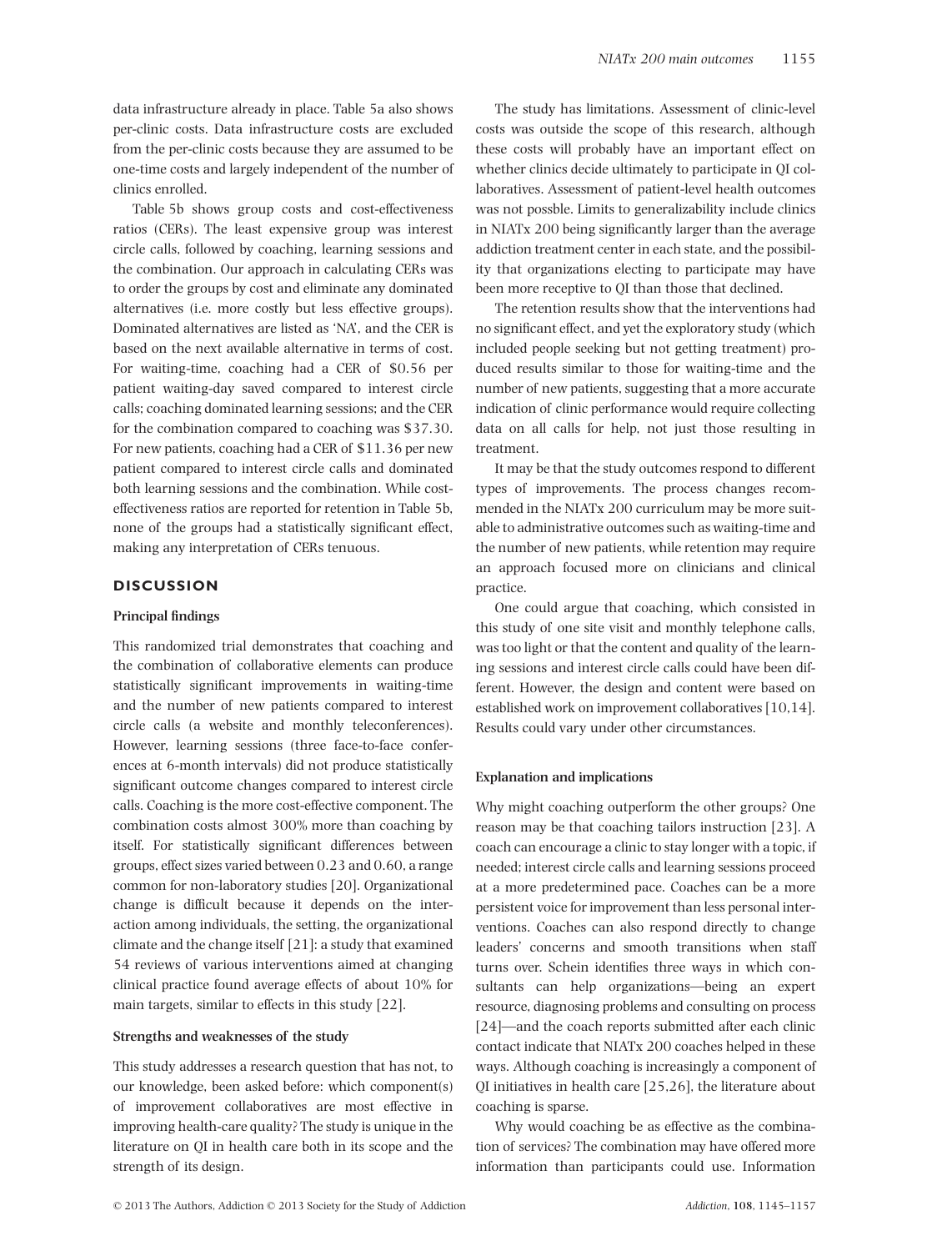from one source (e.g. interest circle calls) might also have competed with information from another (e.g. coaching), causing confusion. The data from this and other studies [23,27] also suggest that although the combination group had the best waiting-time results in the first 6 months, coaching (and, to a lesser extent, learning sessions) 'caught up' and even began to surpass the combination over the sustainability period. Combining services appears to produce the greatest initial results, while coaching delivers steady gains over time.

## **Future research**

Effective coaching bears further research. Coaching in this study drew from the work of Deming, who encouraged focusing on processes and using an outside consultant—a 'master'—to help organizations to make improvements [28]. Others, such as Donald Schön [29] and Atul Gawande [30], describe coaching as it relates to individual work performance. What are the characteristics of effective coaching for organizations and individuals? How can a good match be defined between coach and organization and coach and individual?

The study raises questions about learning sessions, a key element of improvement collaboratives [10]. This may be good, because learning sessions are expensive. The results of this study should encourage the use of QI and suggest ways to reduce the cost of so doing.

## **Clinical trial registration**

ClinicalTrials.gov Identifier: NCT0093414.

# **Declarations of interest**

D. McC. serves as the Principal Investigator on Research Service Agreements between Oregon Health and Science University and Purdue Pharma and Alkermes, Inc.

## **Acknowledgements**

This study was funded by the US National Institute on Drug Abuse (R01 DA020832). The funder had no role in the study design, data collection, analysis, interpretation of data, the content of the study or deciding to submit the article for publication. We thank the thousands of very dedicated, very busy staff members from treatment clinics in Massachusetts, Michigan, Oregon, New York and Washington who took part in this study to improve the care of the patients they serve; Tom Hilton PhD and Redonna Chandler PhD, from the National Institute on Drug Abuse for their deep interest in and commitment to the project; Susan Brandau, Michael Botticelli, Phil Chvojka, Shawn Clark, Michael Ellis, Dawn Lambert-Wacey, Eric Larson, Robin Roberts, Mark Steinberg, Karen Wheeler, Fritz Wrede and Dagan Wright from the

state authorities for substance abuse treatment, whose work was indispensable to the project; staff members at the Center for Health Enhancement Systems Studies at the University of Wisconsin–Madison: Nataliya Batina, Jim Kadunc and John Oruongo for their help with the data analysis; Victor Cappocia PhD for his input on data analysis; Bobbie Johnson for writing and editing assistance; Skyler Neylon for input about data analysis; Victoria Sviridova for data entry and data collection; Kyle Grazier PhD, School of Public Heath and School of Medicine, University of Michigan and David Zimmerman PhD, Center for Health Systems Research and Analysis, University of Wisconsin–Madison, for their input on data analysis; Frank Davidoff MD, Institute for Healthcare Improvement, for his thoughtful reviews of the manuscript; and the coaches and facilitators for their commitment and good work with the addiction treatment clinics.

# **References**

- 1. Schouten L. M. T., Hulscher M. E. J. L., Everdingen J. J. E., Huijsman R., Grol R. P. T. M. Evidence for the impact of quality improvement collaboratives: systematic review. *BMJ* 2008; **336**: 1491–4.
- 2. Mark T. L., Levit K. R., Vandivort-Warren R., Buck B. A., Coffey R. M. Changes in US spending on mental health and substance abuse treatment, 1986–2005, and implications for policy. *Health Aff* 2011; **30**: 284–92.
- 3. Humphreys K., McLellan A. T. A policy-oriented review of strategies for improving the outcomes of services for substance use disorder patients.*Addiction*2011;**106**: 2058– 66.
- 4. Stasiewick P. R., Stalker R. A comparison of three interventions on pretreatment dropout rates in an outpatient substance abuse clinic. *Addict Behav* 1999; **24**: 579–82.
- 5. Wickizer T. M., Krupski A., Stark K. D., Mancuso D., Campbell K. The effect of substance abuse treatment on Medicaid expenditures among general assistance welfare clients in Washington State. *Milbank Q* 2006; **84**: 555–76.
- 6. Garnick D. W., Horgan C. M., Lee M. T., Panas L., Ritter G. A., Davis S. *et al*. Are Washington Circle performance measures associated with decreased criminal activity following treatment? *J Subst Abuse Treat* 2007; **33**: 341–52.
- 7. Harris A. H. S., Humphreys K., Bowe T., Kivlahan D. R., Finney J. W. Measuring the quality of substance use disorder treatment: evaluating the validity of the Department of Veterans Affairs continuity of care performance measure. *J Subst Abuse Treat* 2009; **36**: 296–305.
- 8. Harris A. H. S., Humphreys K., Bowe T., Tiet Q., Finney J. W. Does meeting the HEDIS substance abuse treatment engagement criterion predict patient outcomes? *J Behav Health Serv Res* 2010; **37**: 25–39.
- 9. Quanbeck A. R., Gustafson D. H., Ford J. H. II, Pulvermacher A., French M. T., McConnell K. J.*et al*. Disseminating quality improvement: study protocol for a large cluster-randomized trial. *Implement Sci* 2011; **6**: 44.
- 10. Institute for Healthcare Improvement. *The Breakthrough Series: IHI's Collaborative Model for Achieving Breakthrough Improvement.* Boston, MA: Institute for Healthcare Improvement; 2003.